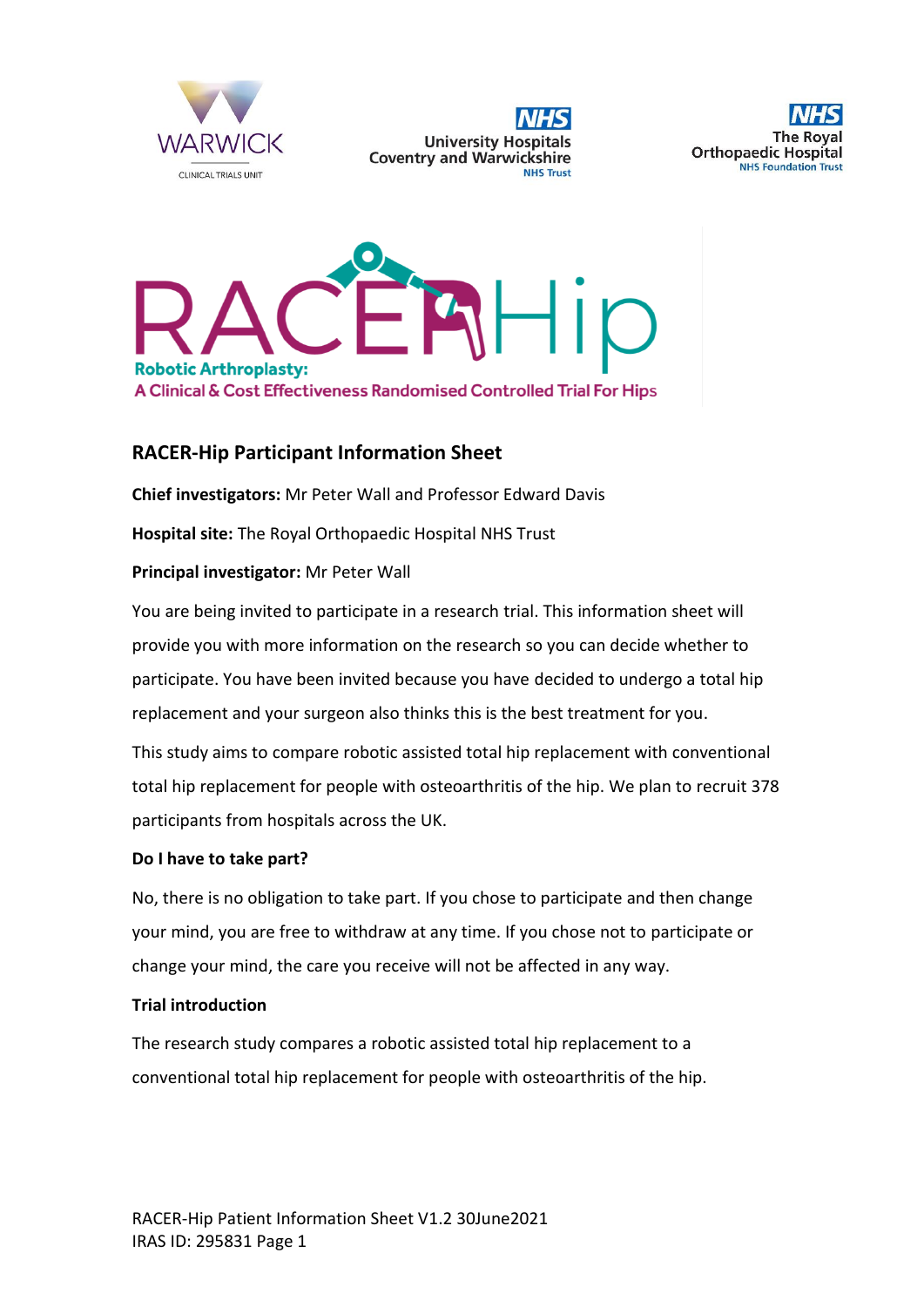





Osteoarthritis of the hip is a painful condition, when it becomes severe it can be treated with a total hip replacement. This is a very common and successful operation at reducing pain and disability for people with osteoarthritis of the hip. However, some people continue to experience pain and problems with their hip, even after having the operation.

Total hip replacements have been performed for many years by orthopaedic surgeons, who use their experience and expertise to replace the hip with a standard set of instruments. The surgeons are very familiar with these instruments and have learned how to use them to get the best results. This is the most common way of performing a total hip replacement.

In more recent years, some surgeons have started using a robotic arm to help them perform the total hip replacement operation. The robotic arm is held and controlled by the surgeon throughout the procedure. The robot arm is meant to help move the instruments into the correct position by sensing the position of the leg more accurately.

### **Total hip replacement with standard instruments**

Your surgeon will use their usual instruments to perform the total hip replacement and will be able to make whatever adjustments they think are necessary to get the best results. All your care will be to the same standard that anyone else would get in the hospital you are being treated in.

#### **Total hip replacement using the robotic arm**

Your surgeon will perform the total hip replacement with the aid of a robotic system called MAKO and made by a company called Stryker. This is the most widely used robotic system for total hip replacements and has been used many times and we are confident it is safe. It has a CE mark, which shows that the manufacturer has checked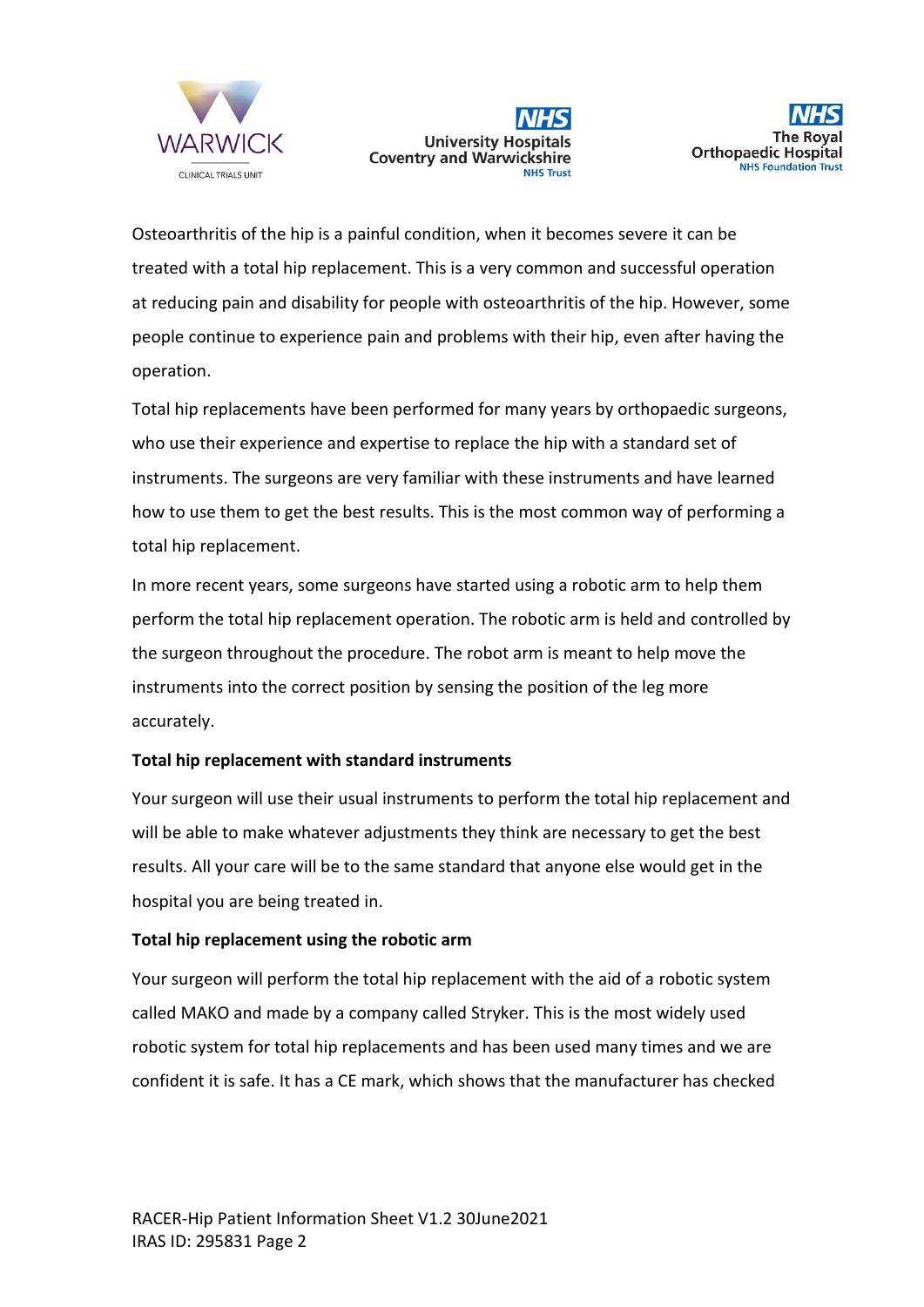





the product meets health and safety requirements and is an indicator of compliance with legislation and is licenced for use in the UK.

To use the robotic system, the surgeon inserts three pins in the pelvis bone, through small incisions which are approximately 5mm in length. The pins are used to tell the computer where the bones are. The surgeon then completes the operation but uses a robot to guide the preparation of the bone. They can make any adjustments they feel necessary and remain in control of the robot throughout. The robot will also help them to insert the new hip.



Picture 1 – The robotic hip surgery equipment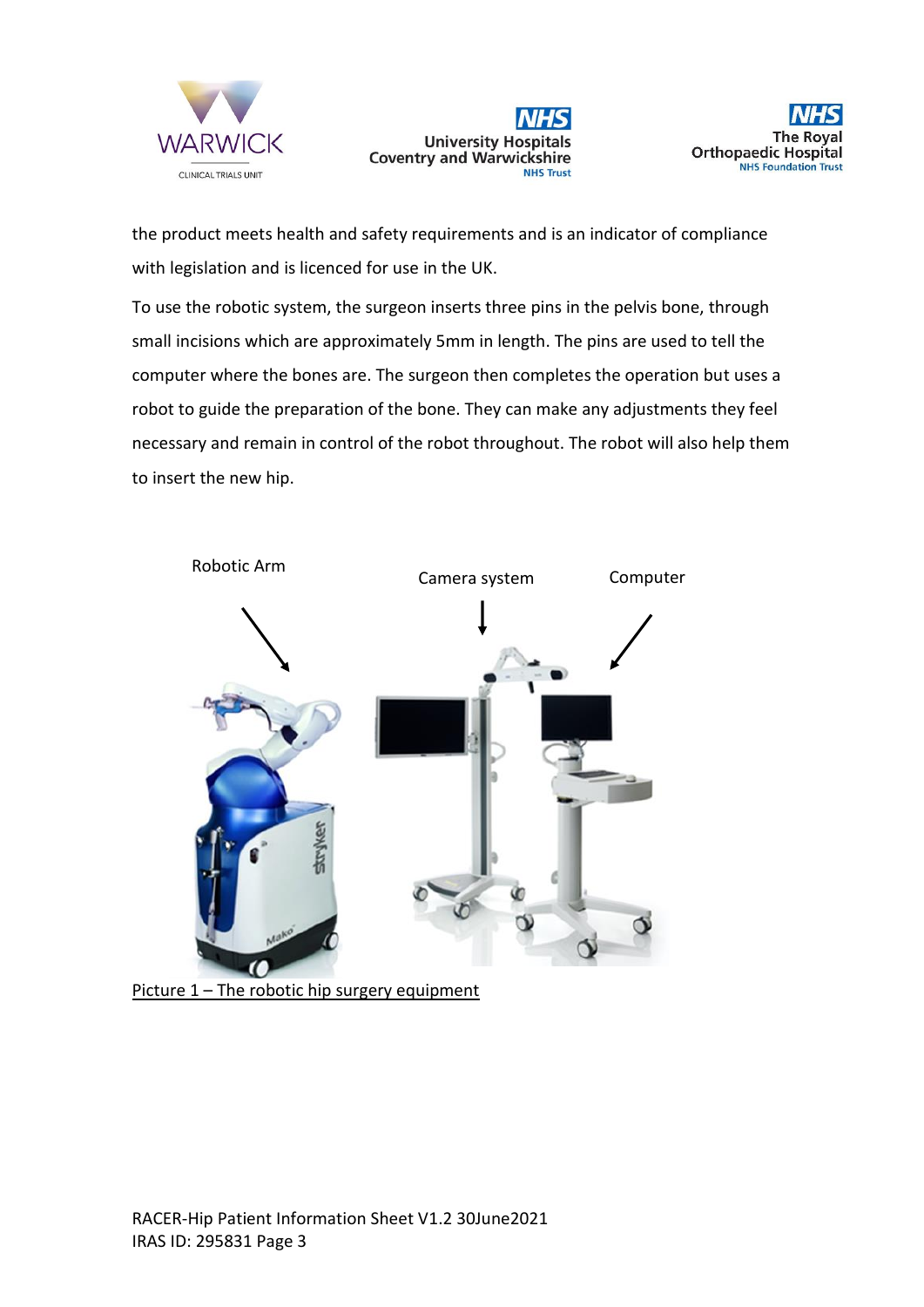





### **What would taking part involve for me?**

This research study is a randomised controlled trial. This means that the treatment you receive will be chosen at random by a computer, like tossing a coin to decide. You have an equal chance of receiving the conventional hip replacement or the robotic assisted hip replacement and your clinical team will not be able to influence this decision. To ensure that the comparison between the two treatments is fair, we will not tell you which operation you have had until the end of the study.

The people in the robotic assisted total hip replacement group require up to three small additional incisions on the pelvis to help the robotic arm sense where the bones are, as described above. To ensure that the operations look as similar as possible, the people receiving the total hip replacement with standard instruments will also have up to three small additional incisions around the pelvis bone. This is to ensure that people in the study don't know which group they are in. These incisions are very low risk and will not affect your recovery. The incisions will have no medical benefit if you do not receive the robotic assisted total hip replacement.

#### **Before your operation**

If you decide to take part, you will be asked to sign a consent form to confirm this. The consent process can also be completed remotely over the phone or video link and witnessed by a member of staff independent of the trial. In both cases you will be given the opportunity to ask questions and have these answered before agreeing to participate. You should only sign the consent form or verbally agree to the study if you are happy to participate. Participation in the study will have no impact on the scheduling of your operation. Once you have signed the consent form, we will ask you to complete a short questionnaire to tell us about how your hip is currently affecting your life. It should take about 15 minutes to complete.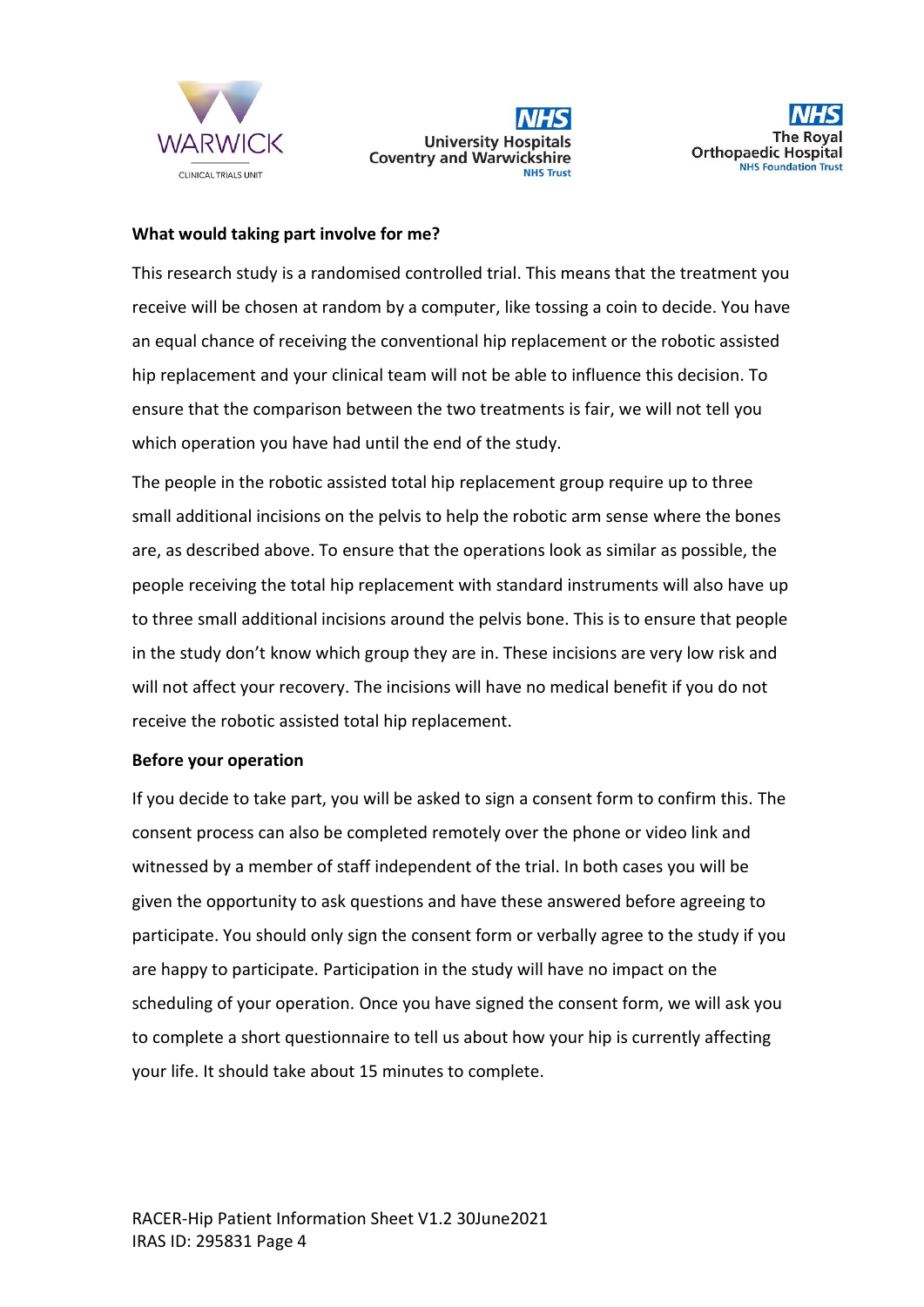





## **CT scan and x-rays**

Before the operation in a separate visit, your surgeon will organise a CT scan of your hip and some simple x-rays of your pelvis and lower back. This will be performed on all trial participants, regardless of whether you have the robotic surgery or not. Everyone's bones are slightly different, so the scans formulate a plan to best fit the new hip joint to your bones. Because you will receive these extra scans if you participate in the trial, we will send you a £20 shopping voucher to reimburse you for travel expenses to attend these scans.



### Picture 2: a CT scanner

To plan the operation, the images of your hip from the CT scan will need to be sent outside of the European Union, to the robotic system manufacturer (Stryker, USA). These images will contain at least two pieces of information which could identify you (for example, your name or date of birth) but these will only be seen by Stryker employees to plan your operation and will not be shared with any other party. This information will be managed through a secure portal and covered by individual agreements and information governance approvals between your NHS hospital and Stryker. This scan and some of the x-rays would not normally be needed for people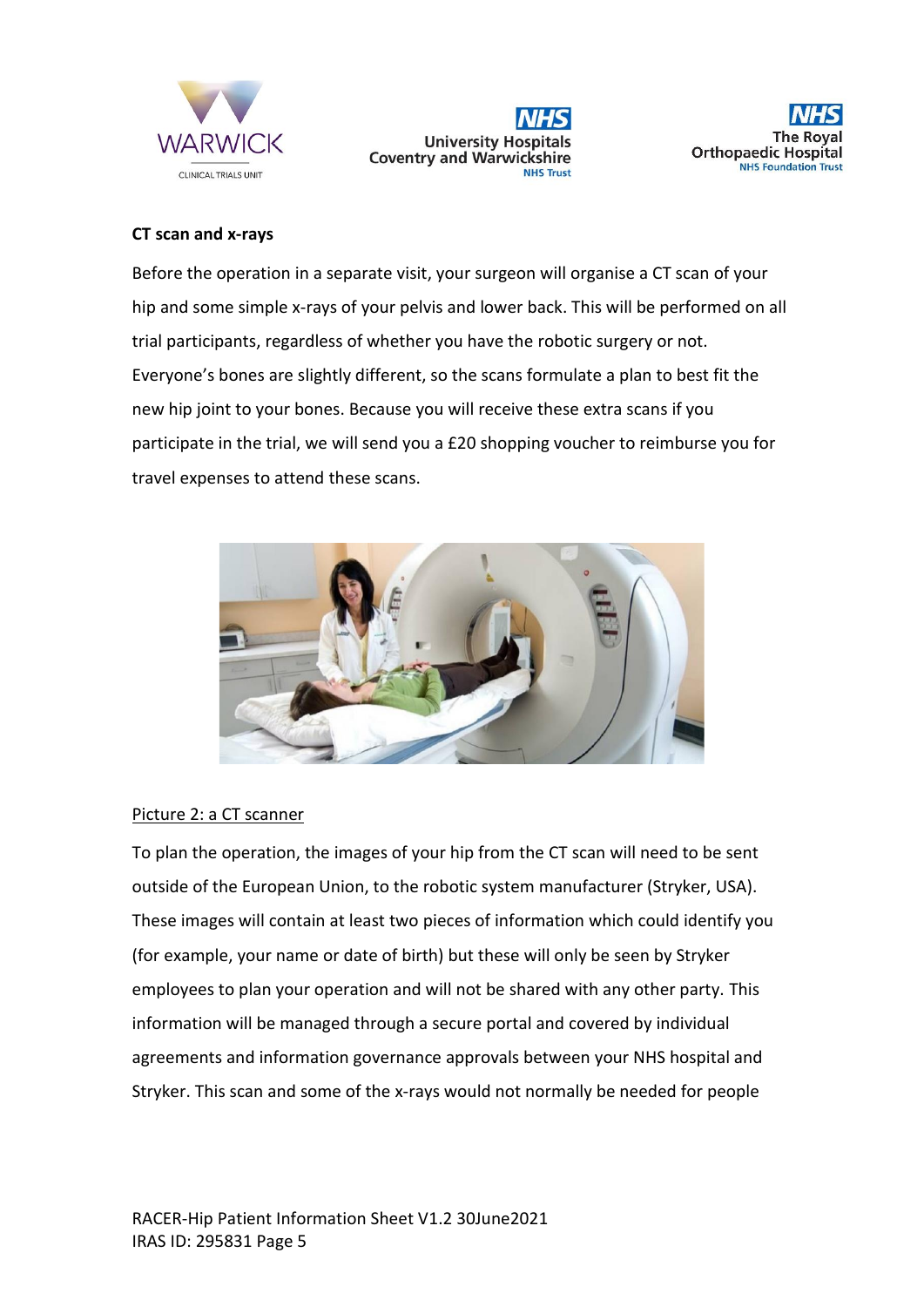





who have a standard hip replacement but is needed for people who have robotic assisted total hip replacement.

Because of the additional imaging involved in this study, you will have a slightly higher dose of radiation to your body than if you did not take part in the study. The risk from this radiation to your health is however very low.

### **Day of the operation**

When you arrive at the hospital for your operation, a member of staff will check with you whether you are still happy to take part.

#### **During the operation**

You may or may not see the robotic equipment in theatre; equipment may be wheeled in or out of the theatre so this will not indicate which treatment you are getting. A representative of the company (Stryker) and possibly another surgeon may be in theatre during the procedure to provide technical advice. This is a normal and necessary part of delivering the surgery safely.

#### **After the operation**

On the day after the operation and subsequent two days, a member of staff will come and ask you about the pain in your hip. If you leave hospital before the third day, we will give you a form to fill in at home or we will call you to ask you these questions. The research team will review your medical notes after you've been discharged from hospital to find out how many painkillers or other treatments you received. We will work out how much blood you have lost using routine blood tests and we will take details about the operation and any other relevant treatments you received before or after the hip replacement.

When you leave hospital, you will be provided with a discharge booklet containing advice and exercises. If your clinical team think that you need to see a physiotherapist,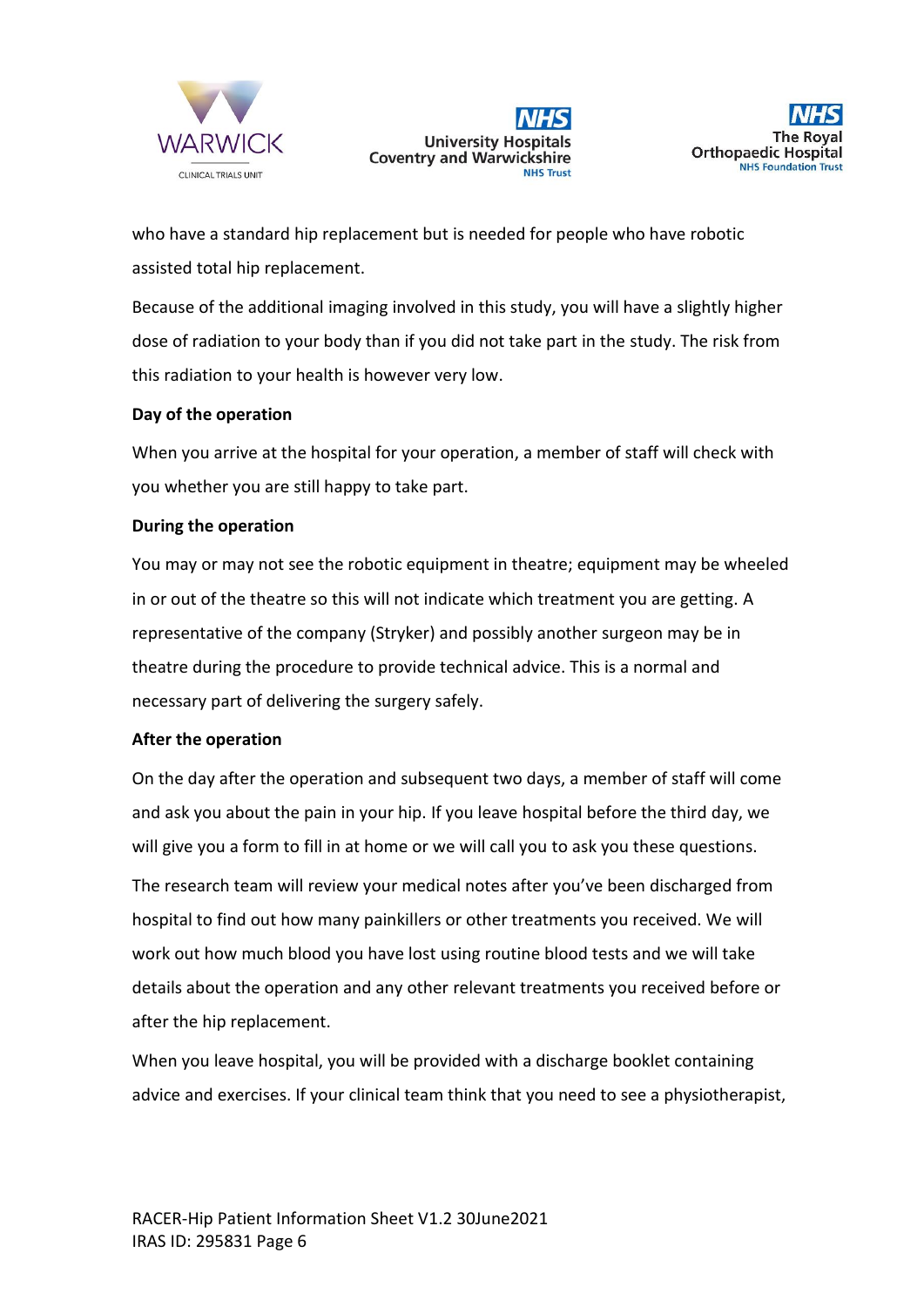



they will organise this. If not, they will provide you with the exercise booklet to guide you through recovery.

You will receive a short questionnaire 6 weeks after the operation and further questionnaires at three, six and 12 months after the operation. Three months after your operation you will be invited for a further CT scan of your hip. After this scan, you will receive a £20 shopping voucher to reimburse you for travel to the scans. We will also send you questionnaires two years, five years, and 10 years after the operation. These questionnaires are very important to understand how you are doing. You will continue to have routine follow up visits at the hospital which would normally happen if you weren't in the trial. If one of these coincide with a due date for your questionnaires, we may ask you to complete the questionnaires in clinic instead. If you agree, we can send you a reminder that the questionnaire is due, based on the contact details you provide, such as your address, email and phone number. With your permission, we will also ask for contact details of your next of kin, in case we lose touch with you from the contact details you provide. A researcher may also contact you by phone to help you complete the questionnaires. We will contact the hospital that enrolled you to the study prior to the five and 10 year follow up questionnaires to check the information originally provided by you, such as your contact information and that you are well enough to complete these questionnaires.

We will request access to routine NHS data records (National Joint Registry, NHS Hospital Episode Statistics, or the Scottish Arthroplasty Project) at five and 10 years after your operation to find out how many participants had further hip operations or complications.

#### **What are the possible disadvantages and risks to taking part?**

There are general risks with any operation. After a hip replacement, it is normal to get some pain, swelling, bruising and some drowsiness or sickness from painkillers. Risks of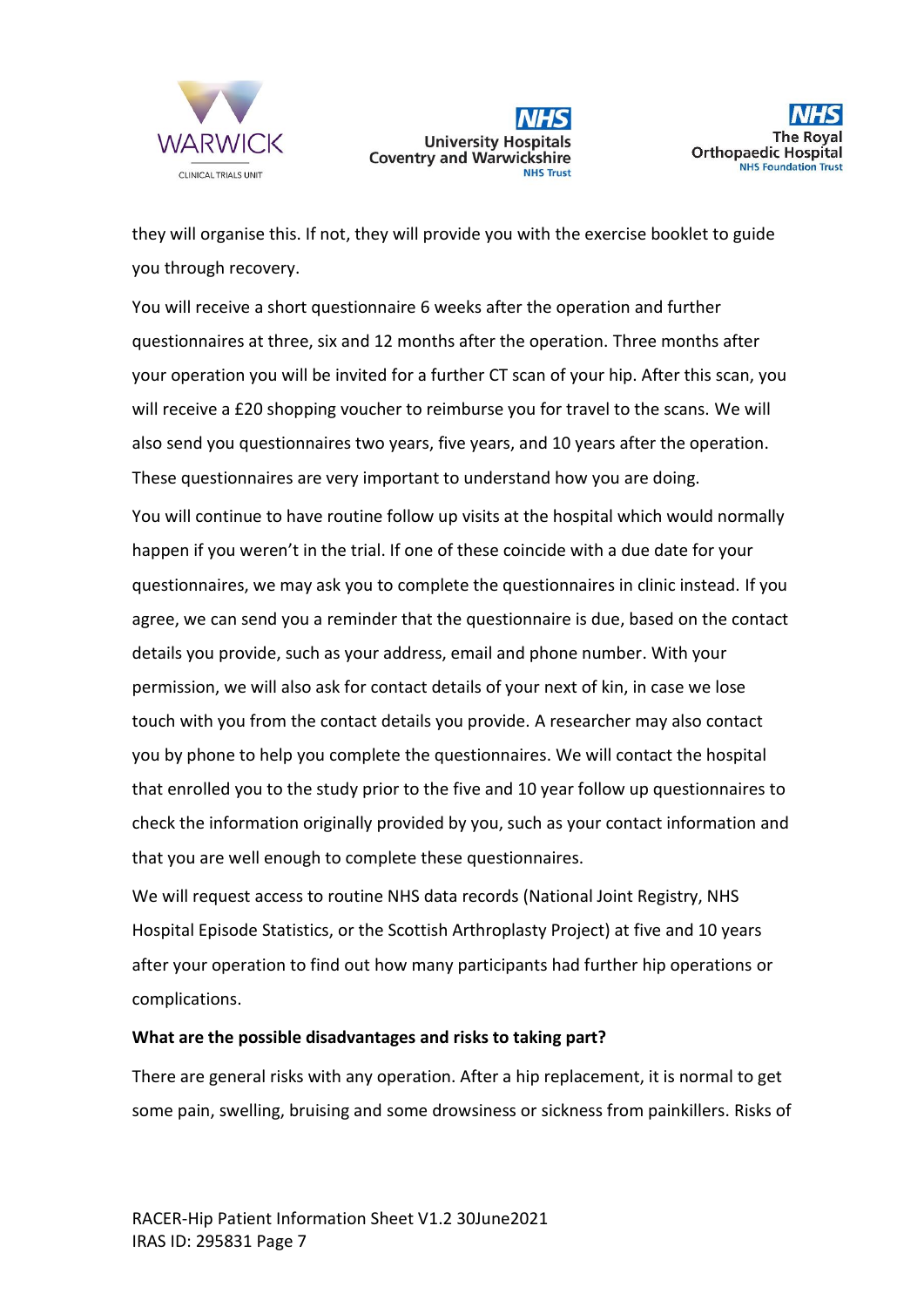





having a hip replacement include continued or worsened pain, infection, wound problems. There is also a risk of the hip replacement dislocating or causing a discrepancy in the length of your legs. In some cases, there is a need for further surgery including redoing the hip replacement. Other risks include blood clots in the leg or lung, death, or injury to structures around the hip such as nerves or blood vessels.

The additional risk to taking part in the study is small. The pins in the bone used for the robot could rarely cause a fracture of the bone or an infection, but this is thought to be rare (less than one in every 1,000 cases). The additional radiation dose from the CT scans and X-Rays in the study is also very low risk, equivalent to around 4 years and seven months of natural background radiation. The risk associated with these examinations has been calculated as around 0.05% over your lifetime. For comparison the natural risk is 50% over a person's lifetime.

### **What are the possible benefits to taking part?**

There are no specific benefits to taking part in the trial. By participating, you will help us to decide which is the best treatment for people having hip replacements in the future and which is most cost-effective for the NHS.

### **What would happen if I chose to withdraw from the study?**

You can stop being part of the study at any time, without giving a reason, but we will keep information about you that we already have. Your decision to withdraw from the study will not affect your medical care.

### **What if new information becomes available?**

Sometimes during a trial, new information becomes available about the treatments being studied. If this happens, someone will discuss this with you and ask if you are happy to continue in the study. If you do continue in the study, you may be asked to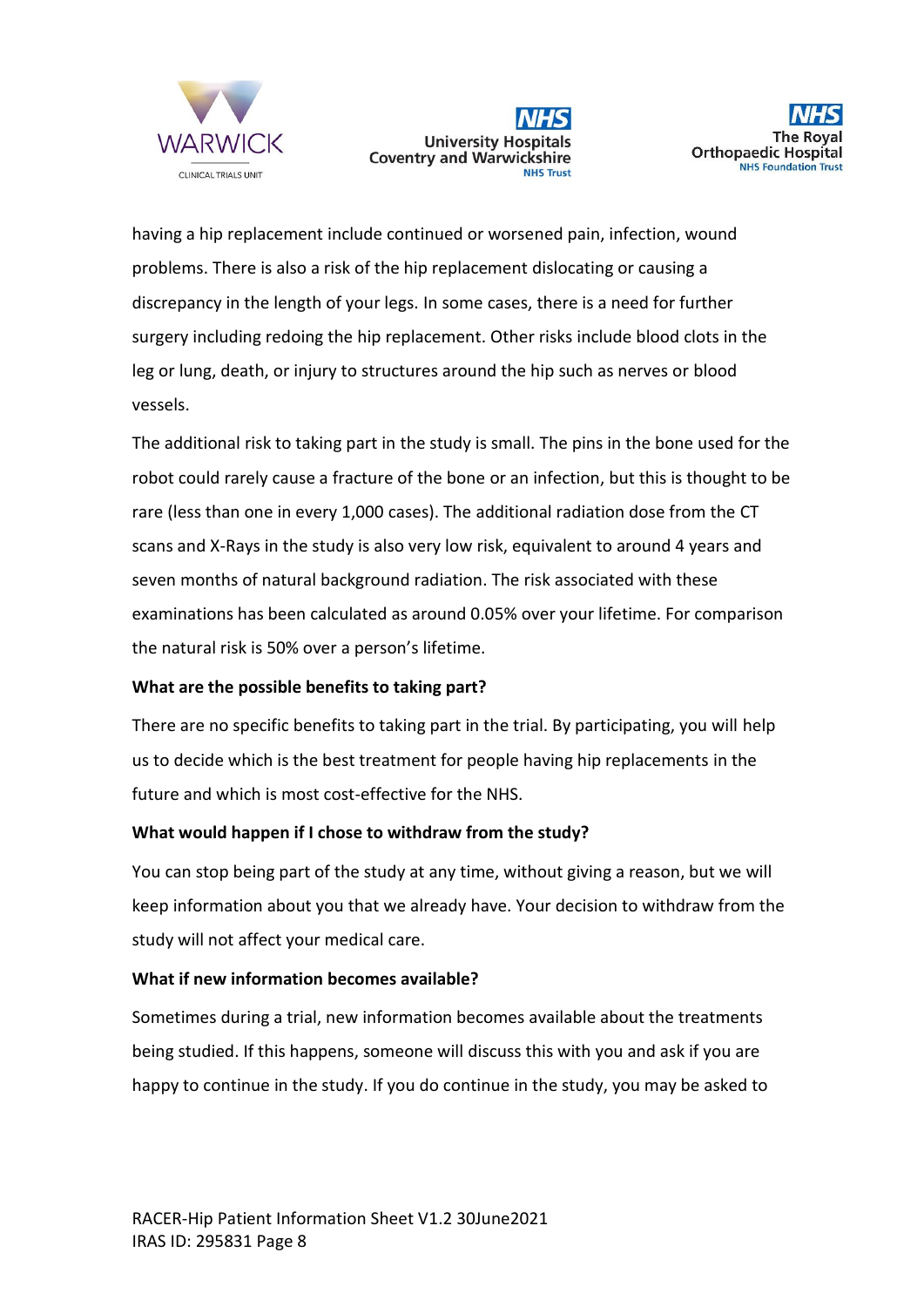





sign an updated consent form. If you chose to withdraw, you can discuss your continued care with your doctor and you will still be provided with treatment.

**What happens when the research study ends and with the results of the study?** You will be in the study for two years, although we will also send you additional questionnaires at 5 and 10 years after your operation. If you are still having problems with your hip after the study, your GP can refer you back to the hospital to continue your care.

We will publish the results in medical journal and present them at medical conferences. We will write our reports in a way that no-one can work out that you took part in the study. We will send you a summary of the results and inform you which treatment you received approximately three years after your operation.

### **Will the information I provide be kept confidential?**

This study is co-sponsored by the University of Warwick and University Hospitals Coventry and Warwickshire. The University of Warwick will act as the data controller, meaning they will be responsible for looking after your data and will be using it to complete the study.

We will need to use information from, you, from your medical records and NHS data records (National Joint Registry, NHS Hospital Episode Statistics, or the Scottish Arthroplasty Project) for this research project. This information will include your name, initials, NHS or CHI number, contact details, date of birth, ethnic background, and health information. People will use this information to do the research or to check your records to make sure that the research is being done properly.

People who do not need to know who you are will not be able to see your name or contact details, your data will have a trial ID number instead. We will keep all information about you safe and secure, in accordance with the Data Protection Act (2018).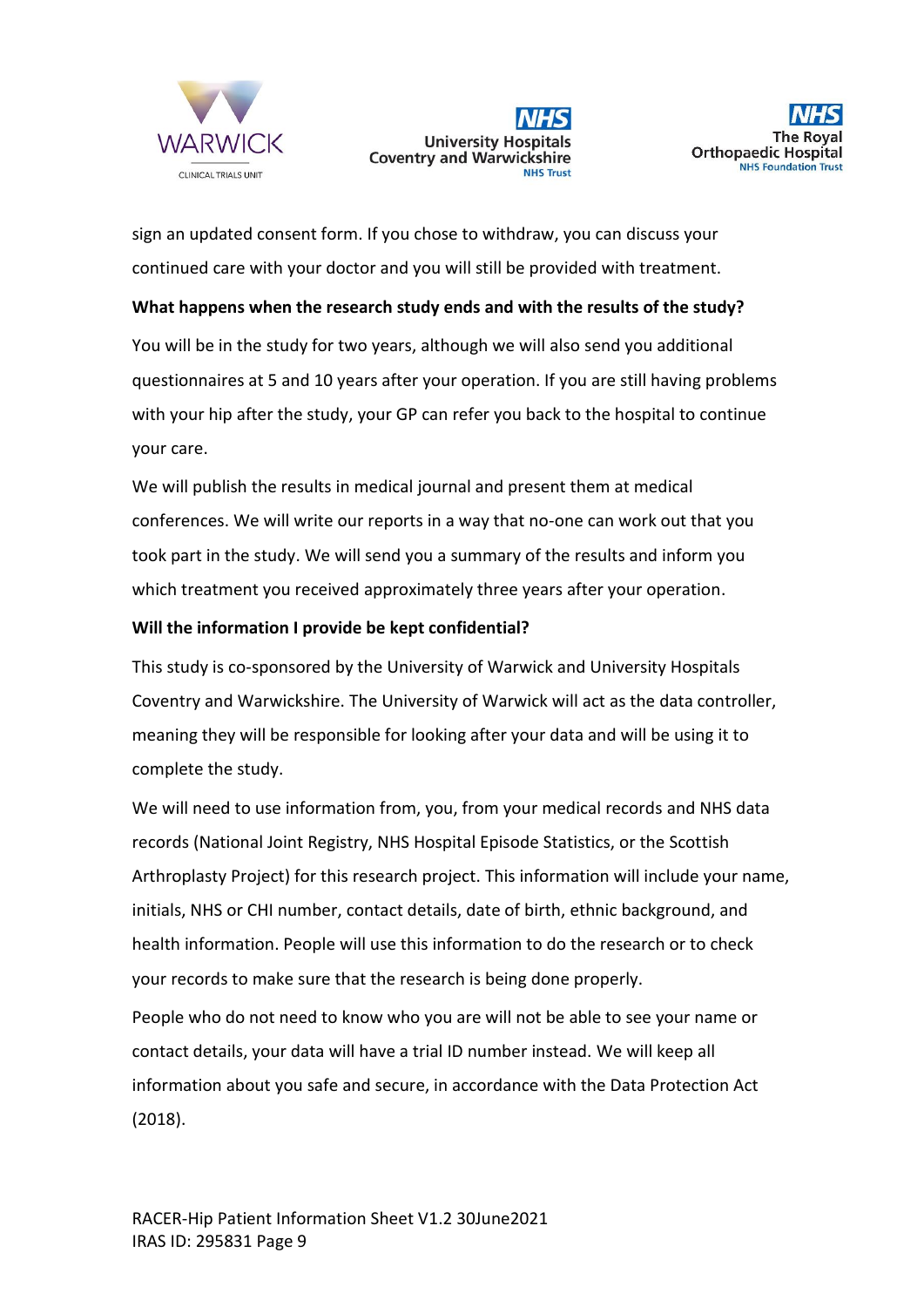





Once we have finished the study, we will keep some of the data so we can check the results. We will keep your data for a minimum of 10 years after the study has finished. Your rights to access, change or move your information are limited, as we need to manage your information in specific ways for the research to be reliable and accurate. To safeguard your rights, we ensure that we minimise the amount of personally identifiable information we use. This data may also be used for future research, including impact activities following review and approval by an independent Research Ethics Committee and subject to your consent at the outset of this research project. If you agree to participate and with your consent to do so, your GP will be notified that you are taking part. If we are not able to keep in touch with you, we may contact your GP in the future to collect your health records, so we know if you have had any problems related to the operation.

In very specific circumstances, such as if the research team are concerned about your safety or the safety of another individual, we may need to disclose confidential information to your GP. If the circumstances allow, we will ask for your permission or inform you in advance of informing your GP.

For further information, see the University research privacy notice here: [www.warwick.ac.uk/researchprivacynotice](http://www.warwick.ac.uk/researchprivacynotice) or email [gdpr@warwick.ac.uk.](mailto:gdpr@warwick.ac.uk)

### **Who should I contact if I wish to make a complaint or something goes wrong?**

If something goes wrong and you are harmed during the research due to someone's negligence, then you may have grounds for legal actions for compensation against University Hospitals Coventry and Warwickshire or University of Warwick. Any complaint about the way you have been dealt with during the study or any possible harm you might have suffered will be addressed. Please address your complaint to the person below, who is entirely independent of this study:

#### **Head of Research and Development**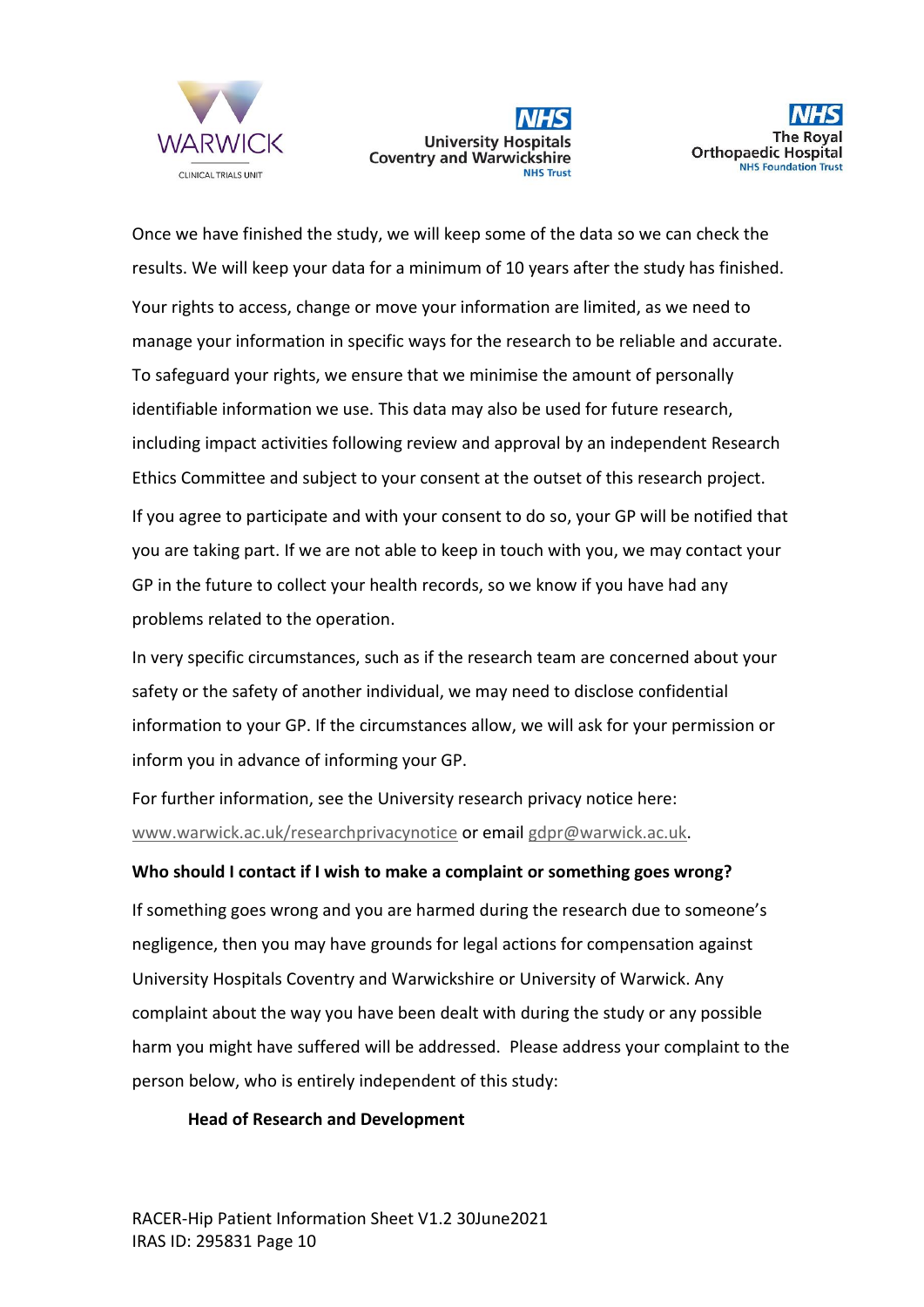





Research and Development Department

4<sup>th</sup> Floor Rotunda

University Hospitals Coventry and Warwickshire

Coventry, CV2 2DX

Tel: 02476 966195

Email[: R&D@uhcw.nhs.uk](mailto:R&D@uhcw.nhs.uk)

Or the University of Warwick team using the details below :

## **Deputy Director/Head of Research Governance :**

Research and Impact Services

University House

University of Warwick

Coventry, CV4 8UW

Tel : 02476 522746

Email : researchgovernance@warwick.ac.uk

If you wish to raise a complaint on how we have handled your personal data, you can contact the Data Protection Officer who will investigate the matter:

[DPO@warwick.ac.uk.](mailto:DPO@warwick.ac.uk) If you believe we are processing your personal data in a way that is not lawful you can contact the Information Commissioner's Office (ICO).

For independent advice contact the Independent Advice Service/PALS service (Patient Advice Liaison Service) on [Roh-tr.PALS@nhs.net](mailto:Roh-tr.PALS@nhs.net) / 0121 685 4128 or follow the NHS complaints procedure.